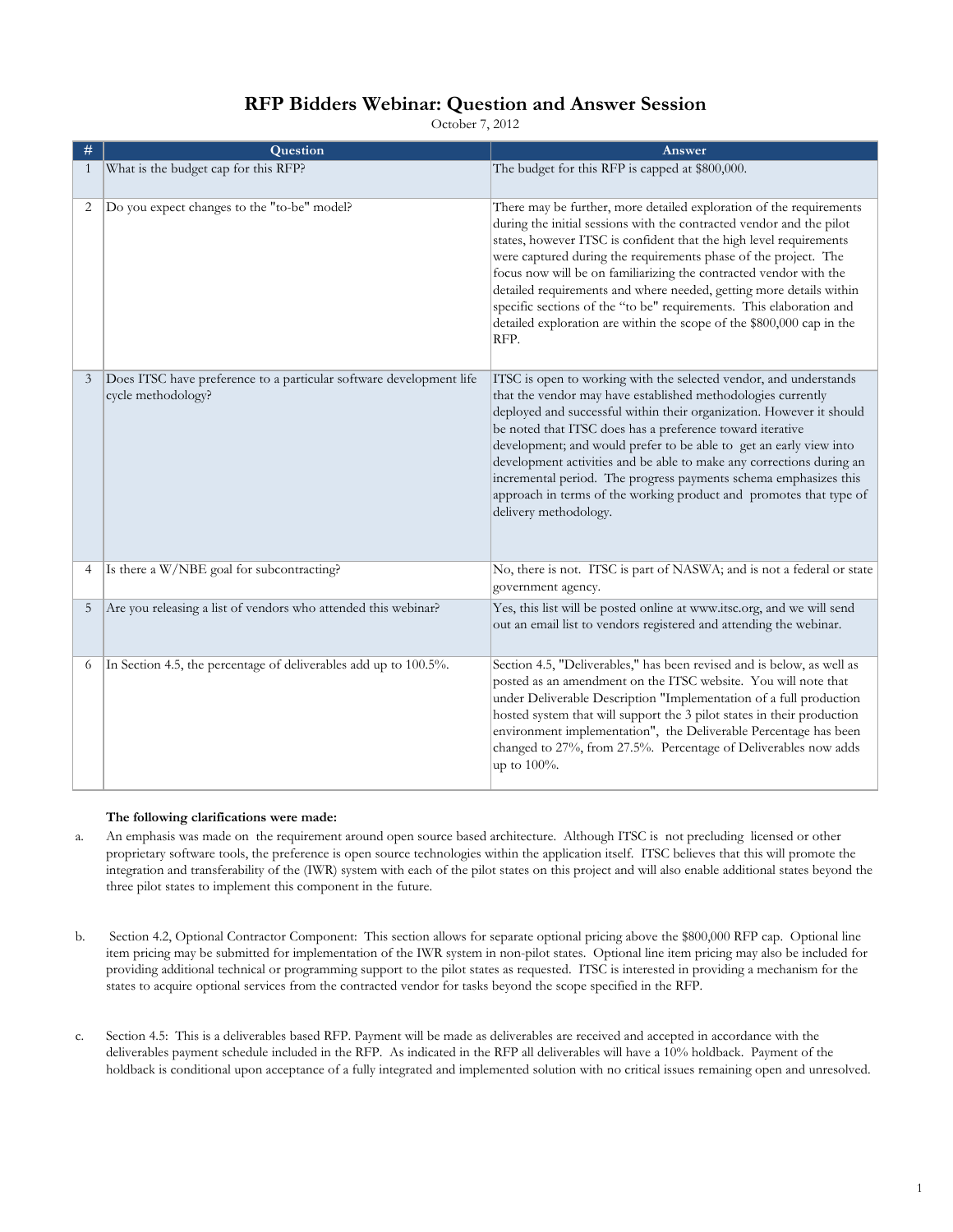### **4.5 Deliverables**

**All deliverables will have a 10% hold back based on a fully integrated and implemented solution.** 

| <b>Project Phase</b> | <b>Deliverable Type</b> | <b>Deliverable Description</b>                                                                                                                                                                                                                                                                                                                                                                                                                                                                                                                  | <b>Percentage of</b><br><b>Deliverable</b> |
|----------------------|-------------------------|-------------------------------------------------------------------------------------------------------------------------------------------------------------------------------------------------------------------------------------------------------------------------------------------------------------------------------------------------------------------------------------------------------------------------------------------------------------------------------------------------------------------------------------------------|--------------------------------------------|
| Planning             | Project<br>Management   | Project Plan and Schedule: This will<br>include a document to support how<br>the selected vendor will execute the<br>project.<br>The vendor must use the ITSC<br>Project Management Plan Template<br>Provided by ITSC (Appendix I).<br>The project schedule will provide a<br>timeline highlighting all project<br>milestones and deliverables.<br>The vendor must use the MS Project<br>Schedule provided (Appendix J) and<br>map the phases of the proposed<br>SDLC to into the standard<br>Initiate/Plan/Execute/Close/Monitor<br>structure. | 2.5                                        |
|                      |                         | Jointly established deliverable<br>acceptance criteria.                                                                                                                                                                                                                                                                                                                                                                                                                                                                                         |                                            |
| Planning             | Technical               | Technical Design Documents: This<br>will include the following<br>documentation.<br>1. Solution Architecture<br>2. Class Diagrams<br>3. Sequence Diagrams<br>4. Data Model<br>5. Implementation Strategy<br>6. Test Cases(Integration,<br>system and acceptance)                                                                                                                                                                                                                                                                                | 5                                          |
| Planning             | Technical               | Architecture Proof of Concept: This<br>will demonstrate the proposed<br>architecture solution with targeted<br>software components. The proof of<br>concept functionality shall exercise<br>all facets of the architecture to ensure<br>proper functionality.                                                                                                                                                                                                                                                                                   | 5                                          |
| Execution            | Technical               | Iterative Checkpoints to demonstrate<br>the working components for the IWR                                                                                                                                                                                                                                                                                                                                                                                                                                                                      | 2.5                                        |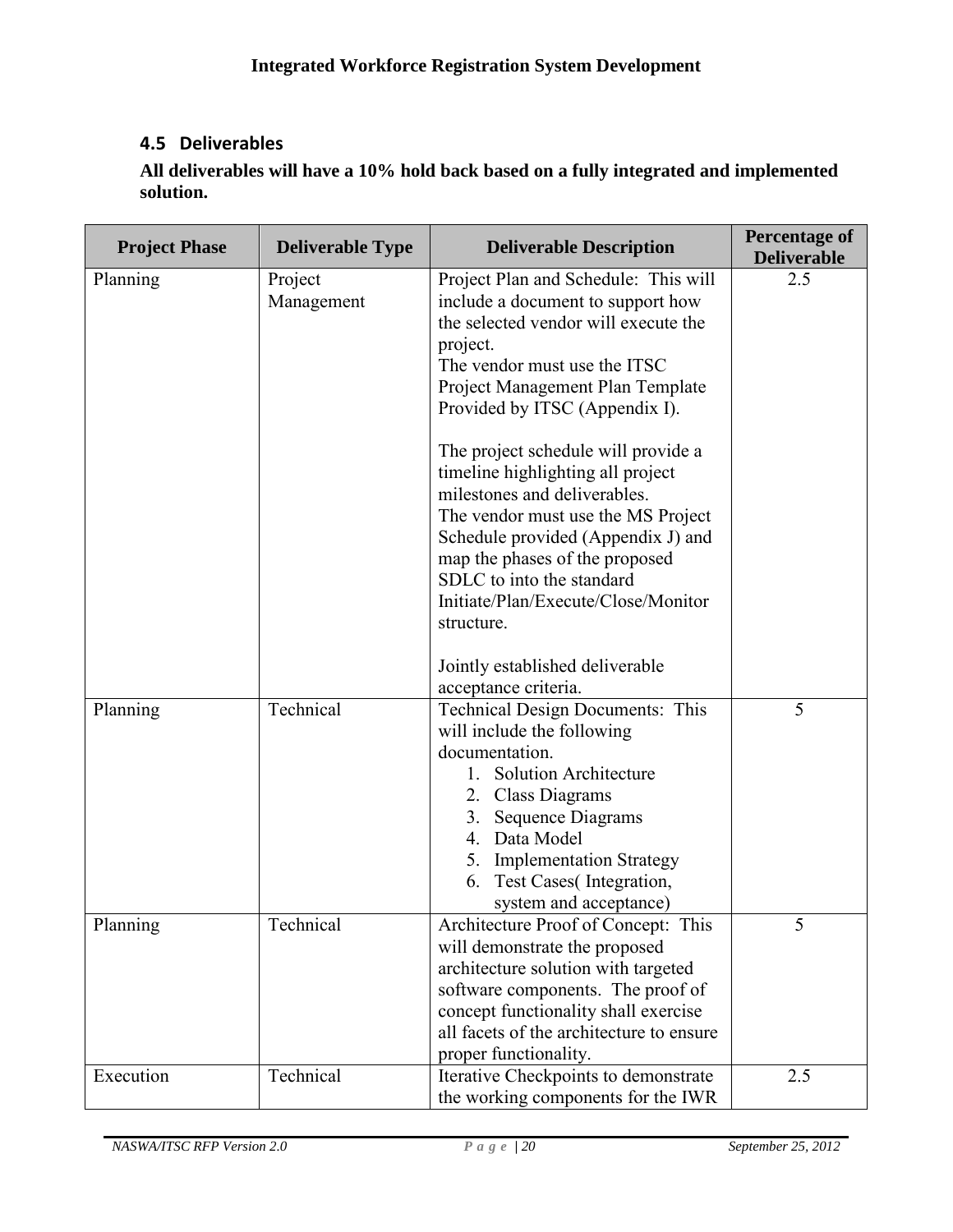# **Integrated Workforce Registration System Development**

| <b>Project Phase</b><br><b>Deliverable Type</b> |                                                                                                                                                                 | <b>Deliverable Description</b>                                                                                                                                                                                                                                                                                                             | <b>Percentage of</b><br><b>Deliverable</b> |
|-------------------------------------------------|-----------------------------------------------------------------------------------------------------------------------------------------------------------------|--------------------------------------------------------------------------------------------------------------------------------------------------------------------------------------------------------------------------------------------------------------------------------------------------------------------------------------------|--------------------------------------------|
|                                                 |                                                                                                                                                                 | system                                                                                                                                                                                                                                                                                                                                     |                                            |
|                                                 |                                                                                                                                                                 | This deliverable requires full<br>integration of the system and delivery<br>of all working modules.                                                                                                                                                                                                                                        |                                            |
| Execution                                       | Technical                                                                                                                                                       | Finalized accepted project source<br>code: All project source code will be<br>hosted by ITSC source control<br>software. It is expected that all<br>modules are stored and populated<br>within this environment.                                                                                                                           | 40                                         |
| Execution                                       | Technical<br>Automated Project Build Process: A<br>fully implemented project build<br>process shall be designed and<br>developed to support the IWR<br>project. |                                                                                                                                                                                                                                                                                                                                            | 2.5                                        |
| Execution                                       | Technical                                                                                                                                                       | Implementation of a test environment<br>that can be used by ITSC and the<br>pilot states to test their integration<br>process.                                                                                                                                                                                                             | 5                                          |
| Execution                                       | Technical                                                                                                                                                       | Implementation of a full production<br>hosted system that will support the 3<br>pilot states in their production<br>environment implementation                                                                                                                                                                                             | 27.0                                       |
| Execution                                       | Project<br>Management /<br>Technical                                                                                                                            | All technical Documentation that is<br>associated with the project.                                                                                                                                                                                                                                                                        | 2.5                                        |
| Execution                                       | Knowledge transfer to all hosted<br>Project<br>components and configuration of the<br>Management /<br>Technical<br>system.                                      |                                                                                                                                                                                                                                                                                                                                            | 2.5                                        |
| Monitoring and<br>Control                       | Project<br>Management                                                                                                                                           | Weekly status reported back to ITSC<br>throughout project lifecycle, using<br>ITSC provided template (Appendix I)<br>Metrics to track weekly progress<br>include:<br>Schedule updates and current<br>project risk review<br>Number of use cases coded<br>Number of test cases passed<br>Number of defects found<br>Number of defects fixed | 5.5                                        |